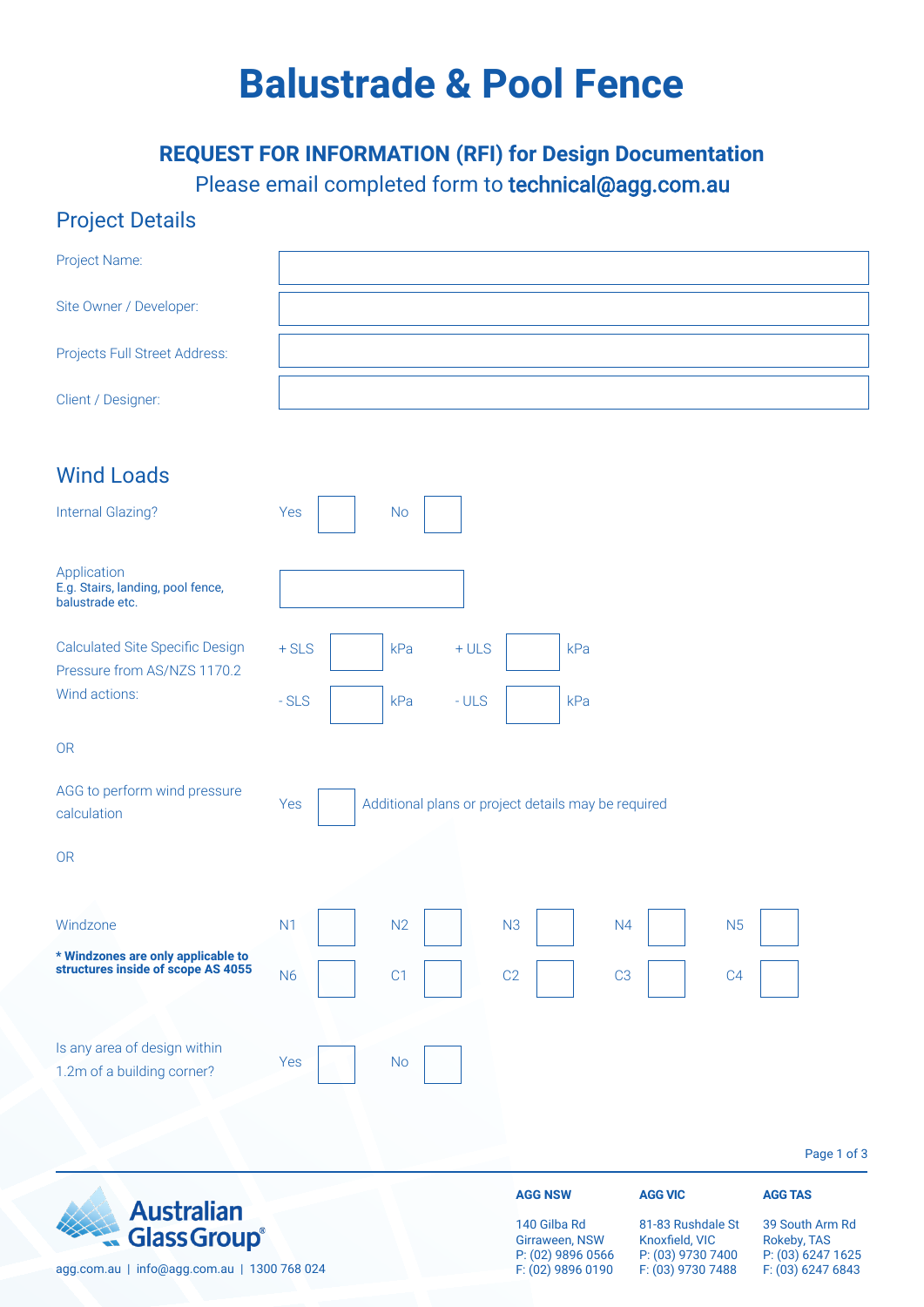#### Required Drawings

NOTE: Whole building plans are not required, just what is listed below.

| <b>Plan View</b>                      |  |
|---------------------------------------|--|
| <b>Flevation View</b>                 |  |
| <b>Fixing Details / Cross section</b> |  |

1. Supplied details must be suitable for completing design calculation. Photos can be supplied as supporting evidence, but are generally not sufficient by themselves 2. Please note that Building Certifier's have been known not to accept building consent details submitted on drawings which are issued as "for information". For this reason, it is recommended to provide drawings that are issued "for consent" or "for construction".

3. Please ensure that the glass and glazing details are included in the scope of this design request are clearly indicated on the supplied drawings.

#### Occupancy Type (see AS/NZS1170.1:2002 Table 3.3)

| А              | Domestic and residential<br>activities<br>(internal application only)                      |  |
|----------------|--------------------------------------------------------------------------------------------|--|
| А              | Domestic and residential<br>activities<br>(external balconies, decks<br>and edges of roof) |  |
| B, E           | Offices and work areas<br>not included elsewhere<br>including storage areas                |  |
| C1/C2          | Areas without obstacles<br>for moving people and<br>not susceptible to over-<br>crowding   |  |
| C <sub>5</sub> | Areas susceptible to over-<br>crowding (e.g theatres,<br>cinemas, grandstands)             |  |
| D              | <b>Retail Areas</b><br>Pool Fence                                                          |  |
|                |                                                                                            |  |

NOTE: Selection of correct occupancy is the responsibility of the customer.

Page 2 of 3

| <b>Australian</b>                           | <b>AGG NSW</b>                                      | <b>AGG VIC</b>                                           | <b>AGG TAS</b>                                      |  |
|---------------------------------------------|-----------------------------------------------------|----------------------------------------------------------|-----------------------------------------------------|--|
| <b>Australian</b><br>Glass Group®           | 140 Gilba Rd<br>Girraween, NSW<br>P: (02) 9896 0566 | 81-83 Rushdale St<br>Knoxfield, VIC<br>P: (03) 9730 7400 | 39 South Arm Rd<br>Rokeby, TAS<br>P: (03) 6247 1625 |  |
| agg.com.au   info@agg.com.au   1300 768 024 | F: (02) 9896 0190                                   | F: (03) 9730 7488                                        | F: (03) 6247 6843                                   |  |